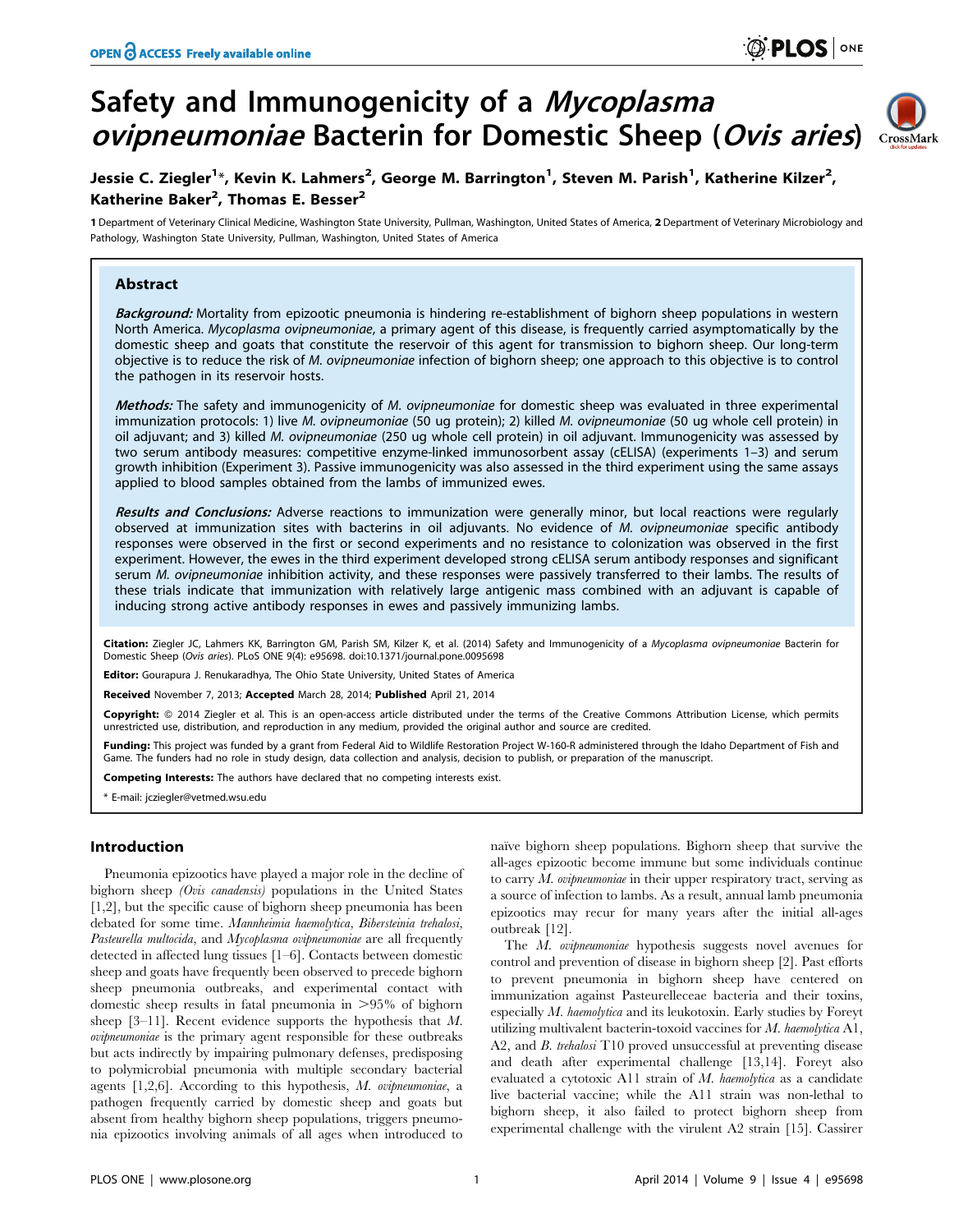et al. immunized bighorn ewes that had survived a pneumonia epizootic against M. haemolytica in an unsuccessful attempt to improve passive immune protection of bighorn lambs [16]. Finally, Subramaniam et al. (2011) used five doses of a multivalent Mannheimia-Bibersteinia vaccine to induce high titers of leukotoxinneutralizing antibodies and antibodies against surface antigens; a protocol that protected bighorn sheep against homologous challenge [17], but the efficacy of this protocol in protecting from natural exposure remains unknown.

Even if a vaccine capable of consistently protecting bighorn sheep from *M. haemolytica* and other Pasteurellaceae is developed, obstacles remain. First, specific immunity to Pasteurellaceae may not effectively protect bighorn sheep from the polymicrobial pneumonia following M. ovipneumoniae infection. Second, delivery of any vaccine protocol to a wildlife species, particularly in species (like bighorn sheep) that inhabit steep and inaccessible terrain, presents considerable practical difficulties [13–16,18–20].

Therefore, we decided to evaluate an indirect approach to prevention of bighorn sheep pneumonia by targeting the domestic small ruminant reservoirs of the pathogens. We have previously demonstrated that the risk of bighorn sheep pneumonia following contact with domestic sheep is significantly reduced in the absence of M. ovipneumoniae  $[21]$ . Therefore, if M. ovipneumoniae carriage by domestic sheep and goats adjacent to bighorn sheep habitat can be reduced or eliminated, one might expect a corresponding reduction in the risk of bighorn sheep pneumonia [2]. M. ovipneumoniae is ubiquitously distributed in domestic sheep and goat populations, so an effective vaccine may need to reduce carriage in currently colonized herds and flocks [22,23]. Vaccination has been attempted in other respiratory mycoplasma diseases with varying results: control of contagious bovine pleuropneumonia (M. mycoides var. mycoides) has clearly benefited from vaccine-based approaches [24,25], while control of atypical pneumonia of swine (M. hyopneumoniae) with broadly protective vaccines has not succeeded despite decades of effort [2,26,27].

Our longterm goal is to identify interventions that reduce or eliminate M. ovipneumoniae shedding by domestic sheep or goats in order to reduce or prevent disease transmission to bighorn sheep. Our specific objective in this study was to assess the safety and immunogenicity of different approaches to M. ovipneumoniae immunization of domestic sheep.

#### Methods

#### Animal use

Three immunization experiments and one challenge/colonization experiment were carried out during this study. All experiments were carried out in accordance with, and were approved by the Institutional Animal Care and Use Committee (IACUC) at Washington State University (WSU) following the recommendations in the Guide for the Care and Use of Laboratory Animals [28].

#### Microbiological status of experimental animals

M. ovipneumoniae status was established by whole-flock testing of each flock that provided sheep for these experiments, using realtime polymerase chain reaction (RT-PCR) tests of deep nasal swab samples for M. ovipneumoniae shedding and competitive enzyme-linked immunosorbent assay (cELISA) tests on serum samples for *M. ovipneumoniae* specific antibodies [1]. RT-PCR and cELISA tests were conducted by the Washington Animal Disease Diagnostic Laboratory (WADDL; validation data and SOPs for the assays may be obtained directly from the laboratory at [http://](http://www.vetmed.wsu.edu/depts_waddl/) [www.vetmed.wsu.edu/depts\\_waddl/\)](http://www.vetmed.wsu.edu/depts_waddl/). The realtime PCR assay uses primers (Movip 226F, 5' GGGGTGCGCAACATTAGTTA 3'; LMR1, 5'-GACTTCATCCTGCACTCTGT-3'; and probe Movip 253P, 5'6-FAM-TTAGCGGGGCCAAGAGGCTGTA- $BHQ-1-3'$  and other reaction constituents and running conditions as described [29].

# Experimental immunization protocols

The specific experimental protocols for the three experiments are summarized in Table 1. In each experiment, animals were subcutaneously immunized twice on experimental days 1 and 28 days. Bacterin doses and adjuvants used in each experiment differed, as described in the following paragraph. In experiments 1 and 2, sham immunization with PBS lacking M. ovipneumoniae antigen was performed on the contralateral leg at each immunization date to serve as a control for immunization-associated inflammation. Sheep were monitored for vaccination site reactions and rectal temperatures were recorded daily for 7 days following each immunization. Serum samples for cELISA and deep nasal swab samples for M. ovipneumoniae RT-PCR were obtained from all animals prior to the first immunization (day 0), and then on days 7, 14, 28, 42, and 56 days subsequently. These time points were selected to evaluate the time of potential seroconversion and to correlate it with shedding status. Whole blood samples for complete blood counts and plasma fibrinogen were obtained on days 0, 3, 28, and 31 (i.e., on the day before and three days following each immunization dose) to evaluate local and systemic inflammation following vaccination. Experiment 1 included 2 ewe and 2 wether mixed breed sheep, 2 to 5 years of age, that originated from an M. ovipneumoniae negative flock and that tested negative for M. ovipneumoniae by both RT- PCR and cELISA prior to the experiment. Prior to the start of the Experiment 1, two of these sheep had previously been experimentally infected with M. ovipneumoniae, seroconverted, and subsequently reverted to negative status determined by repeated RT-PCR and cELISA testing. Real-time PCR and cELISA tests from the other two sheep were consistently negative. Experiment 2 included 3 ewes and 2 wethers, 3 to 7 years of age, that originated from an M. ovipneumoniae positive flock and all Experiment 2 sheep were RT-PCR and/or cELISA positive for M. ovipneumoniae at the start of the experiment. Experiment 3 included 9 pregnant ewes and 1 ram, 2 to 7 years of age, that originated from an  $M$ . *ovipneumoniae* negative flock and that tested negative for M. ovipneumoniae by both real-time PCR and cELISA prior to the experiment. Experiment 3 animals were randomly allocated [\(www.random.org/lists\)](www.random.org/lists) to immunized and control groups of five sheep each. The ewes in Experiment 3 were pregnant at approximately 100 days gestation at the start of the experiment and lambed between days 50 and 60 of the experiment.

The procedures used in experiments 1–3 differed with regard to several specific protocol or sampling issues. In Experiment 1, immunizations were administered subcutaneously in the medial thigh region, but in subsequent experiments immunization were administered subcutaneously in the axilla to permit access with less animal restraint. In experiments 1 and 2, full thickness dermal punch biopsies (4 mm diameter) were obtained on experimental days 14 and 42 (i.e., two weeks following each immunization dose) in order to assess histologic evidence of inflammation and to test for M ovipneumoniae by RT-PCR but this was not done in experiment 3. Also in Experiment 3, blood samples for serum extraction were obtained at  $24 \text{ hrs} - 7 \text{ d}$  of age from the lambs born to the experimental ewes, in order to assess their absorption of colostral antibodies, which was not possible in the non-pregnant ewes used in experiments 1 and 2.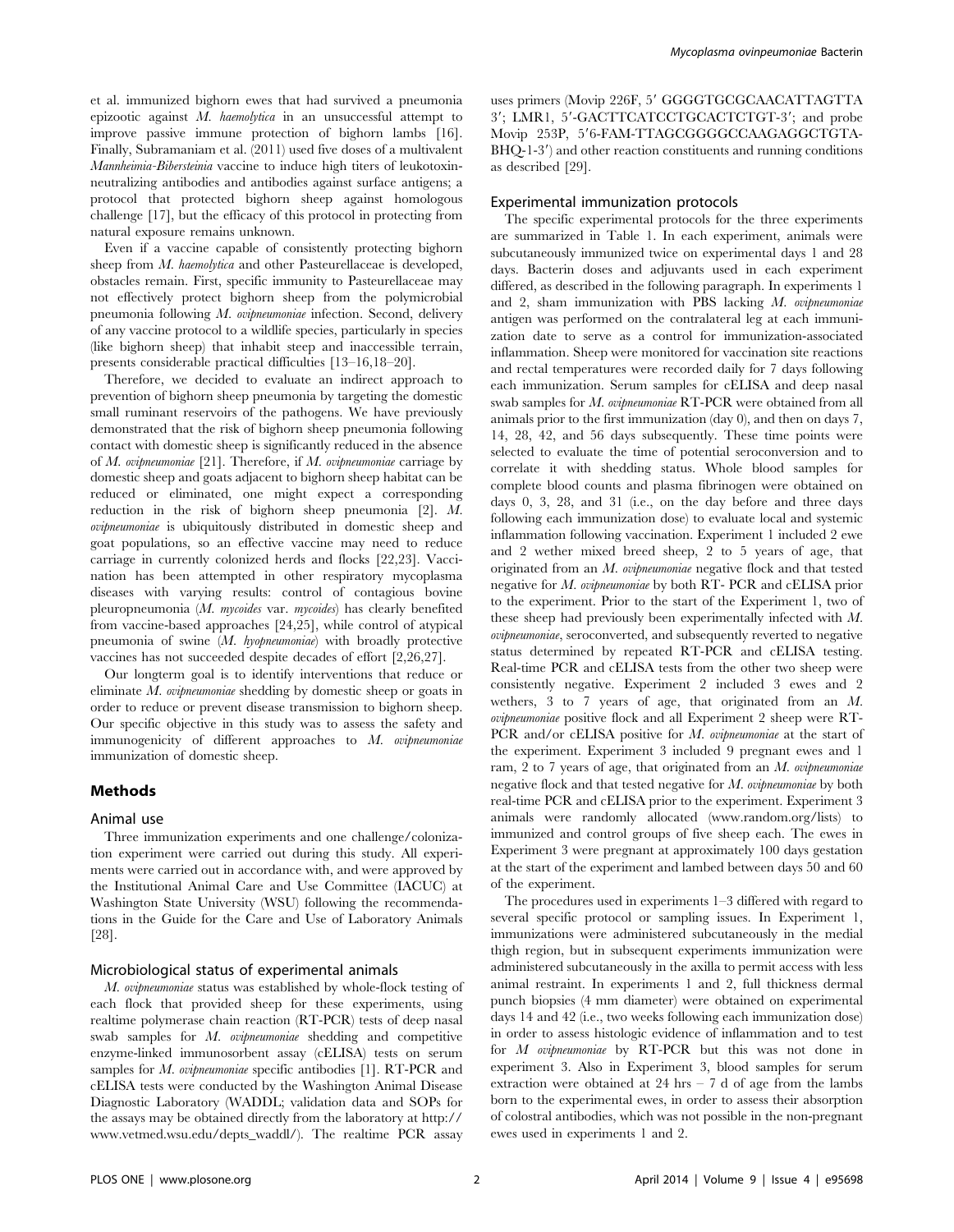Table 1. Summary of procedures and animal sampling utilized in the immunization experiments.

|                     | N  | <b>Vaccine Content</b> | <b>Vaccine Schedule</b><br>(days) | cELISA/RT-PCR (days) | CBC/fibrinogen (days) | <b>Skin Biopsies</b><br>(days) |
|---------------------|----|------------------------|-----------------------------------|----------------------|-----------------------|--------------------------------|
| <b>Experiment 1</b> | 4  | 50 ug cells            | 1, 28 d                           | 0, 7, 14, 28, 42, 56 | 0, 3, 28, 31          | 14, 42                         |
| <b>Experiment 2</b> | 5  | 50 ug cells+oil        | 1, 28 d                           | 0, 7, 14, 28, 42, 56 | 0, 3, 28, 31          | 14, 42                         |
| <b>Experiment 3</b> |    |                        |                                   |                      |                       |                                |
| <b>Adults</b>       | 10 | 250 ug cells+oil       | 1.28d                             | 0, 7, 14, 28, 42, 56 | 0, 3, 28, 31          | <b>ND</b>                      |
| Lambs               | 17 | <b>ND</b>              | <b>ND</b>                         | First week*          | <b>ND</b>             | <b>ND</b>                      |

\*Lambs birth dates were noted and blood samples were taken once for cELISA only when lambs were 1–7 days old. Lambs were not sampled past 7 days of age. doi:10.1371/journal.pone.0095698.t001

# Bacterin preparation

M. ovipneumoniae strain DS11-14153, obtained from a naturally colonized domestic sheep in a WSU research flock, was broth enriched (3 d, 5% CO<sub>2</sub>, 37C) in Hayflick's medium [30]. Bacteria were washed three times by cycles of centrifugation  $(4,000\times G,$ 15 min) and re-suspension (0.5 ml phosphate buffered saline, PBS) then stored  $(-20^{\circ}C)$  until used. The protein content of bacterial suspensions was determined using the BioRad Quick Start<sup>TM</sup> Bradford Protein Assay (BioRad, Hercules, CA), and preparations were pooled, diluted and aliquoted as needed to prepare 500 ul immunization doses. Each Experiment 1 immunization dose consisted of live  $M$ . ovipneumoniae (50 ug protein equivalent) in PBS without adjuvant. Each immunization dose in experiments 2 and 3 consisted of M. ovipneumoniae (50 and 250 ug, respectively) in 500 ul PBS emulsified in an equal volume of Freund's Incomplete (oil) adjuvant.

#### M. ovipneumoniae challenge of Experiment 1 animals

Animals from Experiment 1 ( $N = 4$ ) and naturally exposed domestic sheep  $(N = 6)$  were challenged with M. ovipneumoniae strain DS11-14153 in order to assess resistance to colonization. The naturally exposed sheep originated from the source flock of strain DS11-14153, the source of the strain whose bacterin was evaluated in the immunization experiments. Colonization inocula consisted of nasal washes from DS11-14153-colonized domestic sheep, pooled and diluted to a final volume of 600 ml in PBS, mixed and then divided into 60 ml challenge aliquots. Inocula were administered into nares, conjunctival sacs and oral cavities of the sheep on day 84 (i.e., 56 days following the second immunization dose of Experiment 1). For this challenge study, nasal swabs for RT-PCR detection of M. ovipneumoniae were collected daily on days 83–98 and again on day 128, but test results from the six naturally exposed sheep at numerous additional times prior to and after this study were also available for comparison.

#### Serum neutralization of M. ovipneumoniae

Since the cELISA assay simply detects binding antibody, a functional assay for M. ovipneumoniae neutralizing antibodies was also performed using a metabolic inhibition format described in [31], but modified to use ATP content as a measure of viable bacterial cell volume in place of the color change units described. Briefly, the ATP-biomass kit HS (BioThema AB, Handen, Sweden) was used according to the manufacturer's instructions to quantitate M. ovipneumoniae cell density by luminometry (TD 20/ 20 Luminometer, Turner Designs, Sunnyvale, CA, USA) at 0 and 24 hrs after combining test serum (50 ul) with SP4 broth inoculated (1:50 v/v) with an overnight culture (37 $\mathrm{^{\circ}C},$  5%  $\mathrm{CO}_{2}$ ) of M. ovipneumoniae DS2011-14153. Broth inhibition was determined in triplicate for the adult sheep sera and in duplicate for the lamb sera (due to volume limitations).

#### Statistical analysis

cELISA data (%I) and serum inhibition data from immunized and control animals in Experiment 3 were compared by pooled ttest (2-tailed) [32]. The serum inhibition had separate analyses for day 0 serum (pre-immunization) data, day 42 serum (postimmunization) data, and lamb serum (passive immunization) data.  $P<0.05$  was considered statistically significant.

# Results

# Experiment 1

This experiment was designed to determine whether live M. ovipneumoniae cells administered subcutaneously would induce local infection, significant local inflammatory responses and/or measureable M. ovipneumoniae specific antibody responses. All four experimental sheep were negative for  $M$ . *ovipneumoniae* antibody as determined by cELISA and for colonization by PCR on day 0. The immunizations induced no significant changes in complete blood count or fibrinogen levels. No local inflammation was noted at the immunization sites by either direct observation or by histologic evaluation of skin biopsies. All sheep remained nonfebrile during the 7 days after the initial inoculation. Full thickness skin biopsies of the immunization sites were negative for M. ovipneumoniae by enrichment culture and PCR.

No M. ovipneumoniae specific antibody responses were detected by cELISA in the two previously unexposed animals, but the two previously infected animals developed cELISA scores indicative of exposure (i.e.,  $\%I>50\%$ ) by day 28 of the experiment (Table 2).

#### M. ovipneumoniae challenge study

The potential protective effects of the cELISA antibody responses detected in Experiment 1 animals were evaluated by challenge with M. ovipneumoniae on day 84 following the first immunization (Table 3). Non-immunized control sheep  $(N = 6)$ from the flock of origin of the challenge strain were identically challenged on the same day to serve as a naturally exposed control group. Following challenge, the immunized but previously unexposed Experiment 1 sheep  $(N=2)$  shed the challenge strain in nasal secretions on  $>90\%$  of 15 sampling occasions over the following 30 days. The Experiment 1 sheep that were immunized following previous exposure and clearance  $(N = 2)$  shed the challenge strain in nasal secretions on 50.0% of 15 samples each over the following 30 days, a rate similar to that of the naturally exposed but non-immunized controls (47.6%). The results indicated the possibility of significant individual variation in resistance or immunity to  $M$ . ovipneumoniae colonization. Specifically, the naturally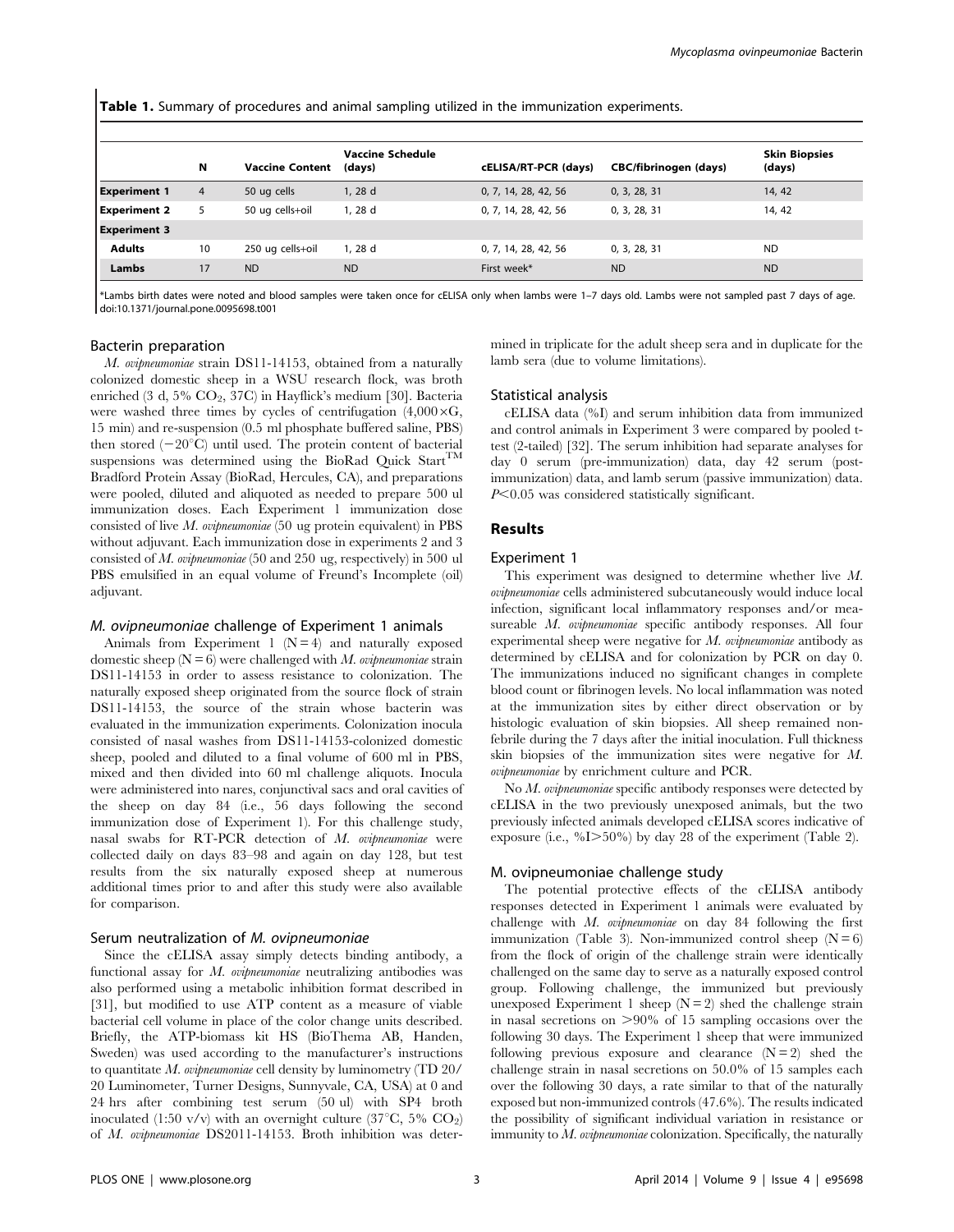Table 2. M. ovipneumoniae specific antibody responses by cELISA and nasal carriage by RT-PCR after immunization of domestic sheep.

|                            | Day 0             |                  | Day 14    |            | Day 28      |            | Day 42     |            | Day 56      |            |
|----------------------------|-------------------|------------------|-----------|------------|-------------|------------|------------|------------|-------------|------------|
| <b>Experiment/Group</b>    | $%1$ <sup>1</sup> | PCR <sup>2</sup> | %         | <b>PCR</b> | %           | <b>PCR</b> | %          | <b>PCR</b> | %           | <b>PCR</b> |
| <b>Experiment 1</b>        |                   |                  |           |            |             |            |            |            |             |            |
| <b>Naïve</b>               | $-31(24)$         | 0/2              | $-26(20)$ | 0/2        | $-9(23)$    | 0/2        | $-22(14)$  | 0/2        | $-13(5)$    | 0/2        |
| <b>Previously infected</b> | $-4(14)$          | 0/2              | 56 (12)   | 0/2        | 51(8)       | 0/2        | 46(5)      | 0/2        | 23(24)      | 0/2        |
| <b>Experiment 2</b>        | 39(8)             | 4/5              | 51(12)    | 2/5        | 44 (14)     | 3/5        | 46 (24)    | 1/5        | 43 (23)     | 2/4        |
| <b>Experiment 3:</b>       |                   |                  |           |            |             |            |            |            |             |            |
| <b>Immunized adults</b>    | $-11(23)$         | 0/5              | 58 (25)*  | 0/5        | $67(34)$ ** | 0/5        | $86(8)$ ** | 0/5        | 83 $(9)$ ** | 0/5        |
| <b>Immunized lambs</b>     |                   |                  |           |            |             |            |            |            | 73 (31)     |            |
| <b>Control adults</b>      | 5(7)              | 0/5              | 25(6)     | 0/5        | 7(11)       | 0/5        | 14(8)      | 0/5        | 10(7)       | 0/5        |
| <b>Control lambs</b>       |                   |                  |           |            |             |            |            |            | 7(12)       |            |

<sup>1</sup><sup>196</sup> = Mean (SD) percent inhibition score by cELISA. Higher values indicate increased competition by serum antibodies for the epitope targeted by the monoclonal anti-M. ovipneumoniae antibody. <sup>2</sup>

 $P^2$ PCR = N detected with *M. ovipneumoniae* in nasal secretions by PCR/N tested.

 $**$  = Immunized group had a significantly higher %I compared to controls, P<0.05 and <0.01 respectively.

doi:10.1371/journal.pone.0095698.t002

exposed group included three animals that had been consistently negative for nasal colonization of 5 or more samples prior to challenge; nasal colonization of these three animals was less frequently detected both during the 14 days following challenge and subsequently. In contrast, the other three naturally exposed animals with frequent detection of M. ovipneumoniae in nasal secretions prior to challenge (12 of 18 samples, 67%) were similarly more likely to be nasally colonized following challenge (Table 3).

# Experiment 2

Experiment 2 utilizing sheep originating in a  $M$ . ovipneumoniae positive flock, was designed to determine whether the addition of oil adjuvant and the use of sheep originating in a  $M$ . ovipneumoniae positive flock (previously exposed and immunologically primed to this pathogen) would improve immunogenicity. Prior to inoculation (day 0), one of the five sheep was antibody positive by  $cELISA$ , and four of the five sheep carried  $M$ . *ovipneumoniae* in the nose as detected by RT-PCR. However, once again no consistent cELISA antibody responses were detected in this experiment (Table 2). At the end of the study, two sheep were antibody positive by cELISA and three carried M. ovipneumoniae in the nose as detected by RT-PCR, while two sheep remained both antibody and RT-PCR negative. Evidence of local inflammation (heat, swelling) at the right axillary injection sites were observed during the first week after immunization. No evidence of systemic inflammation was revealed by complete blood counts or fibrinogen tests, and no febrile responses were detected. Well circumscribed 1 cm diameter non-painful plaques were observed at injection sites on days 15 and 43, and histopathology of biopsies obtained on these days revealed lymphocytic inflammation in the right axilla. All biopsy specimens were RT-PCR negative for M. ovipneumoniae.

#### Experiment 3

Given the lack of detectable M. ovipneumoniae antibody responses in experiments 1 and 2, the antigen dose was increased to 250 ug for Experiment 3. All ten sheep were antibody negative by cELISA and all nasal swab samples were RT-PCR negative on day 0, and all animals remained RT-PCR negative on all subsequent samples. Control group sheep remained cELISA negative through the experiment, and their lambs did not acquire detectable passive anti-M. ovipneumoniae antibodies. Immunized sheep developed significant cELISA antibody responses and the lambs born to immunized ewes acquired passive anti-M. ovipneumoniae antibodies (Table 2).

Adverse reactions to the first immunization dose were limited to local reactions (heat, swelling) at immunization sites. The day

Table 3. M. ovipneumoniae nasal colonization following challenge of naïve immunized sheep, previously infected immunized sheep, and naturally exposed sheep in Experiment 1.

| Group                         | N              | Pre-challenge<br>(days $-46$ to $-752$ ) | Post-challenge<br>(days 1 to 14) | Post-challenge<br>(days 30 to 315) |
|-------------------------------|----------------|------------------------------------------|----------------------------------|------------------------------------|
| Immunized sheep               |                |                                          |                                  |                                    |
| <b>Naïve</b>                  |                | $0/14$ $(0\%)$ <sup>1</sup>              | 26/28 (92.9%)                    | 2/2 (100%)                         |
| <b>Previously infected</b>    | $\overline{2}$ | $0/14(0\%)$                              | 14/28 (50%)                      | $2/2(100\%)$                       |
| Naturally exposed sheep       |                |                                          |                                  |                                    |
| <b>Previous low shedders</b>  |                | $0/17(0\%)$                              | 9/42 (21.4%)                     | $6/27$ $(22.2\%)$                  |
| <b>Previous high shedders</b> |                | 12/18 (66.7%)                            | 31/42 (73.8%)                    | 25/29 (86.2%)                      |
|                               |                |                                          |                                  |                                    |

 $1$ PCR = N *M. ovipneumoniae* PCR positive nasal secretions/N tests (%).

doi:10.1371/journal.pone.0095698.t003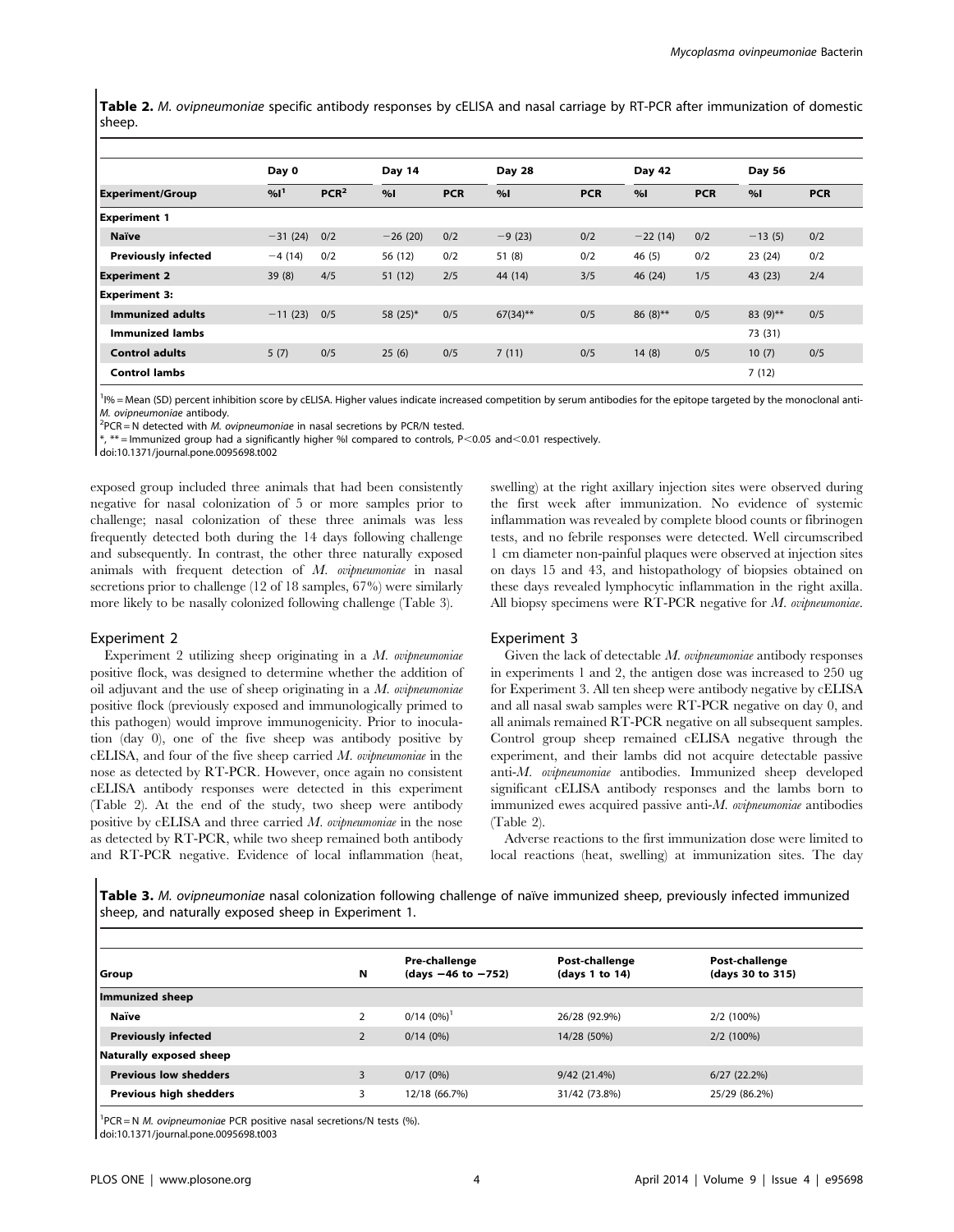following the second immunization dose (day 29), four of the immunization group sheep developed local reactions that progressed to well circumscribed, non-painful plaques by day 35. One sheep developed a transient gait abnormality attributed to injection site soreness. One sheep in the immunized group developed a sterile injection site abscess on day 21 that was treated by drainage and flushing and required re-treatment on day 56. Complete blood counts remained within normal limits on all sheep on day 31 (3 days after booster immunization) but transient fevers (39.8 to  $41^{\circ}$ C) and elevated fibrinogen values (500–700 mg/ dL) were observed.

Serum inhibition of M. *ovipneumoniae* was evident using the broth inhibition test. Serum obtained from immunization group sheep at day 42 limited M. *ovipneumoniae* growth as determined by ATP quantitation compared to day 0 sera or compared to control group sheep (Figure 1). In addition, sera from lambs of immunization group ewes inhibited M. ovipneumoniae growth in broth compared to sera from lambs of control group ewes (Figure 1).

# **Discussion**

Mycoplasma ovipneumoniae is a primary infectious agent of epizootic pneumonia in bighorn sheep when introduced into naïve bighorn sheep populations following contact with domestic small ruminants [1,2,5,6,21]. Immunization of bighorn sheep could potentially protect them from  $M$ , *ovipneumoniae* infection, but immunization of wild bighorn sheep would be costly and difficult to impossible to accomplish and maintain. Immunization of domestic small ruminants adjacent to bighorn sheep habitat may represent a more practical and feasible method to reduce the risks of disease transmission. The potential value of reducing M. ovipneumoniae shedding by domestic sheep was demonstrated by an experimental contact study between M. ovipneumoniae-free domestic sheep and bighorn sheep that did not result in epidemic pneumonia in the bighorn sheep. This contact study is in contrast to previous domestic sheep contact studies in which M. *ovipneumoniae* was not excluded and had resulted in  $>95\%$  bighorn sheep pneumonia mortality [1,2,5,21].

The present study was designed to explore the safety and immunogenicity of M. ovipneumoniae immunization of domestic

sheep as the first step in evaluation of immunization to reduce M. ovipneumoniae shedding. The results clarify some of the criteria necessary to produce detectable antibody responses to M. ovipneumoniae in domestic sheep. For instance, experiments 1 and 2 demonstrated that 50 ug M. ovipneumoniae whole cell protein, either as live whole cells or emulsified in oil adjuvant, was insufficient to elicit consistent antibody responses in either naïve and previously exposed sheep. In contrast, increasing the antigen dose to 250 ug for Experiment 3 resulted in strong antibody responses in ewes and passive transfer of antibodies to lambs. It may well be that an intermediate antigenic masses, perhaps measured by a more precise protein measure than the Bradford Assay utilized in the present study, will prove sufficient for inducing antibody responses in domestic sheep.

This study clarified the association between serologic assays that detect antibodies that bind to M. ovipneumoniae and those that detect antibodies capable of inhibiting growth of the agent. Previously, indirect hemagglutination and ELISA assays have proven value in epidemiologic studies of associations between pneumonia status and M. ovipneumoniae exposure in bighorn and domestic sheep [1,6,22,23,33,34]. The results of this study confirmed that cELISA seroconversion was also associated with the development of antibodies capable of inhibiting the growth of M. ovipneumoniae.

While the demonstration of growth inhibiting antibodies is promising, it still will be necessary to conduct challenge experiments to determine whether development of these antibodies affects nasal carriage and shedding of M. ovipneumoniae in previously colonized animals. In experiments 1 and 2, we attempted to immunize sheep that were previously or currently colonized with M. ovipneumoniae, attempting to mimic the conditions present in most real world sheep flocks. The results of the M. ovipneumoniae colonization trial clearly demonstrated the lack of protection by the immunization regime of Experiment 1, consistent with the lack of seroconversion of those animals, as well as demonstrating that relatively little resistance to reinfection. Ideally, a challenge study would have also been conducted on the sheep in Experiment 3, but this was not possible because the animals were required for another research program. Therefore,



Figure 1. Inhibition of M. ovipneumoniae growth was assessed using serum from control (non-immunized) and immunized sheep prior to (day 0) and following (day 42) the immunization protocol, and in serum from lambs born to the experimental ewes. ATP (picomoles) was used as a proxy for M. ovipneumoniae cell volume in broth cultures 24 hrs after addition of a standardized inoculum. Significantly less M. ovipneumoniae ATP accumulation was observed in the presence of serum from immunized ewes and their lambs. doi:10.1371/journal.pone.0095698.g001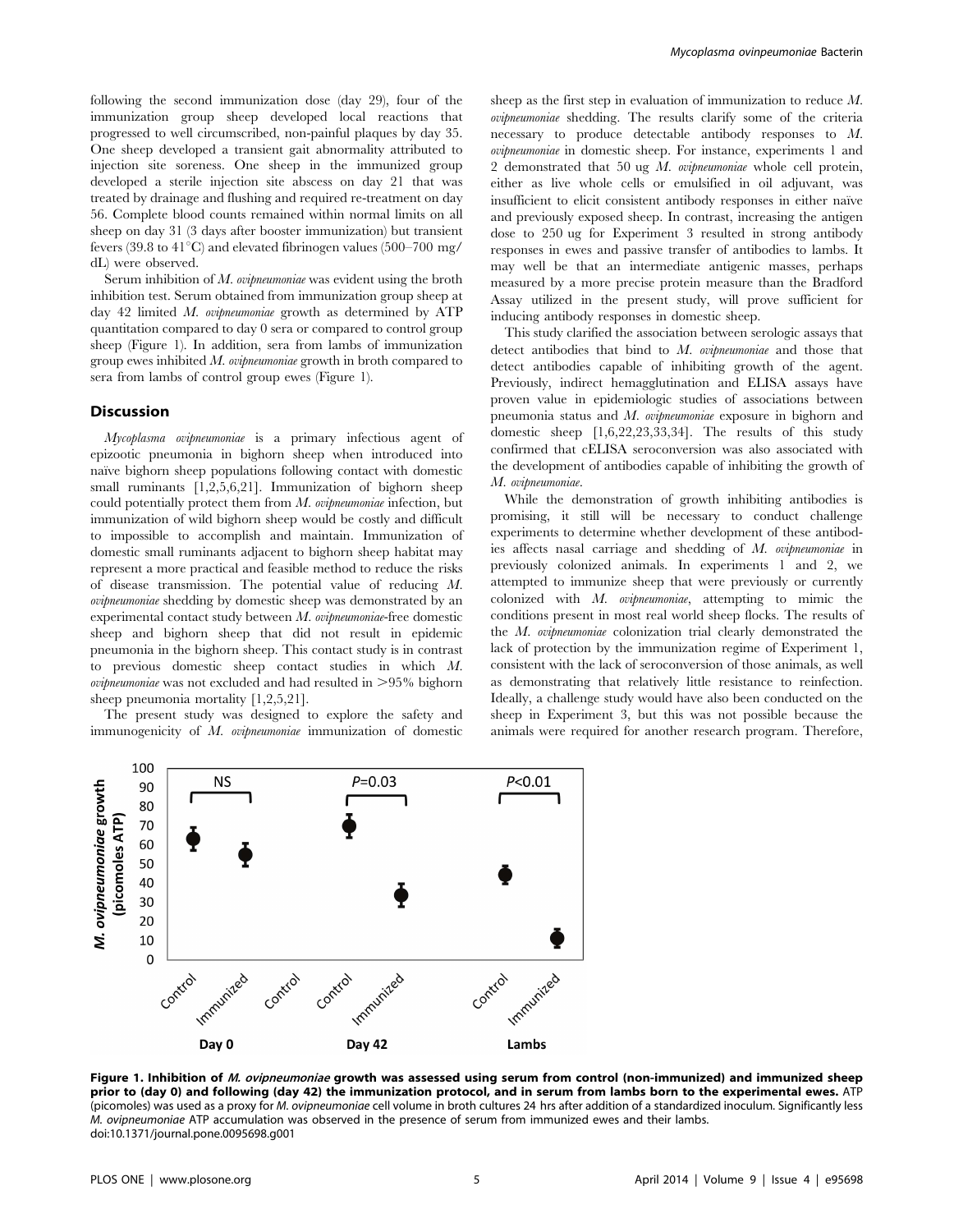assessment of in vivo protection in immunized animals will be needed to assess their ability to reduce  $M$ . ovipneumoniae nasal colonization and shedding. Similarly, while we demonstrated passive transfer of M. ovipneumoniae binding and growth inhibiting antibodies to lambs, the potential protective effects of these antibodies against M. ovipneumoniae will need to be determined in future studies.

There is precedent for control of *Mycoplasma* spp. infections in other domestic animals through immunization. However, it has not been possible to date to develop efficacious broadly protective vaccines to the closely related M. hyopneumoniae, the etiologic agent of porcine enzootic pneumonia [27,35,36]. M. hypopneumoniae shares the same basic pathophysiology and broad strain diversity as M. ovipneumoniae [2,23,27]. The demonstration of only partial protection from disease and little if any effect on  $M$ , hyopneumoniae colonization, illustrates the challenge of vaccination development for some respiratory mycoplasmal diseases and may give insight into the challenges faced in the future development of an effective M. ovipneumoniae vaccine.

Effective immunization of sheep with M. ovipneumoniae could assist with prevention of respiratory disease in domestic sheep and may also reduce the risk of transmission of  $M$ . ovipneumoniae to bighorn sheep. This study has produced information on safety and immunogenicity that are the first steps in the development of immunization strategies targeting M. ovipneumoniae infections of

#### References

- 1. Besser TE, Highland MA, Baker K, Cassirer EF, Anderson NJ, et al. (2012) Causes of pneumonia epizootics among bighorn sheep, Western United States, 2008–2010. Emerg Infect Dis 18: 406–414.
- 2. Besser TE, Frances Cassirer E, Highland MA, Wolff P, Justice-Allen A, et al. (2013) Bighorn sheep pneumonia: sorting out the cause of a polymicrobial disease. Prev Vet Med 108: 85–93.
- 3. Foreyt WJ, Jessup DA (1982) Fatal pneumonia of bighorn sheep following association with domestic sheep. J Wildl Dis 18: 163–168.
- 4. Foreyt WJ, Jenkins EJ, Appleyard GD (2009) Transmission of lungworms (Muellerius capillaris) from domestic goats to bighorn sheep on common pasture. J Wildl Dis 45: 272–278.
- 5. Dassanayake RP, Shanthalingam S, Herndon CN, Subramaniam R, Lawrence PK, et al. (2010) Mycoplasma ovipneumoniae can predispose bighorn sheep to fatal Mannheimia haemolytica pneumonia. Vet Microbiol 145: 354–359.
- 6. Besser TE, Cassirer EF, Potter KA, VanderSchalie J, Fischer A, et al. (2008) Association of Mycoplasma ovipneumoniae infection with population-limiting respiratory disease in free-ranging Rocky Mountain bighorn sheep (Ovis canadensis canadensis). J Clin Microbiol 46: 423–430.
- 7. Foreyt WJ (1989) Fatal Pasteurella haemolytica pneumonia in bighorn sheep after direct contact with clinically normal domestic sheep. Am J Vet Res 50: 341–344.
- 8. Foreyt WJ, Snipes KP, Kasten RW (1994) Fatal pneumonia following inoculation of healthy bighorn sheep with Pasteurella haemolytica from healthy domestic sheep. J Wildl Dis 30: 137–145.
- 9. Foreyt WJ, Lagerquist JE (1996) Experimental contact of bighorn sheep (Ovis canadensis) with horses and cattle, and comparison of neutrophil sensitivity to Pasteurella haemolytica cytotoxins. J Wildl Dis 32: 594–602.
- 10. Lawrence PK, Shanthalingam S, Dassanayake RP, Subramaniam R, Herndon CN, et al. (2010) Transmission of Mannheimia haemolytica from domestic sheep (Ovis aries) to bighorn sheep (Ovis canadensis): unequivocal demonstration with green fluorescent protein-tagged organisms. J Wildl Dis 46: 706–717.
- 11. Foreyt WJ (1994) Effects of controlled contact exposure between healthy bighorn sheep and llamas, domestic goats, mountain goats, cattle, domestic sheep, or mouflon sheep. pp. 7–14.
- 12. Cassirer EF, Plowright RK, Manlove KR, Cross PC, Dobson AP, et al. (2012) Spatio-temporal dynamics of pneumonia in bighorn sheep (Ovis canadensis). J Animal Ecol 82: 518–528.
- 13. Foreyt WJ (1992) Failure of an experimental Pasteurella Haemolytica vaccine to prevent respiratory disease and death in bighorn sheep after exposure to domestic sheep. pp. 155–163.
- 14. Foreyt B (1998) Evaluation of a multivalent *Pasteurella haemolytica* toxoid-bacterin in protecting bighorn sheep from pneumonia after exposure to domestic sheep; Whitefish, MT. pp. 18–27.
- 15. Foreyt WJ, Silflow RM (1996) Attempted protection of bighorn sheep (Ovis canadensis) from pneumonia using a nonlethal cytotoxic strain of Pasteurella haemolytica, biotype A, serotype. J Wildl Dis 32: 315–321.
- 16. Cassirer EF, Rudolph KM, Fowler P, Coggins VL, Hunter DL, et al. (2001) Evaluation of ewe vaccination as a tool for increasing bighorn lamb survival following pasteurellosis epizootics. Journal of Wildlife Diseases 37: 5.

domestic sheep. We demonstrated the need for relatively large  $($ >50 ug) antigenic mass to produce detectable serum antibody responses, the parallel development of blocking antibodies detected by cELISA and growth inhibiting antibodies, the potential for significant adverse local (heat, swelling) and systemic (fever, elevated fibrinogen levels) effects of immunization, and the ability of M. ovipneumoniae specific antibodies to be passively transferred to lambs. Future studies will be required to define the ability of subcutaneous immunization to elicit mucosal antibodies, which are presumably required to impact  $M$ , *ovipneumoniae* infection of the nasal cavity.

#### Acknowledgments

The authors would like to express our sincere appreciation to the University of Idaho Sheep Center, the Washington Animal Disease Diagnostic Laboratory, and the USDA Animal Disease Research Unit (Dr. Hong Li and Ms. Emma Karel) for assistance and support in completing this project.

# Author Contributions

Conceived and designed the experiments: JZ KL TB. Performed the experiments: JZ. Analyzed the data: JZ TB KK KB. Contributed reagents/ materials/analysis tools: TB KL. Wrote the paper: JZ TB SP GB.

- 17. Subramaniam R, Shanthalingam S, Bavananthasivam J, Kugadas A, Potter KA, et al. (2011) A multivalent Mannheimia-Bibersteinia vaccine protects bighorn sheep against Mannheimia haemolytica challenge. Clin Vaccine Immunol 18: 1689–1694.
- 18. Sirochman MA, Woodruff KJ, Grigg JL, Walsh DP, Huyvaert KP, et al. (2012) Evaluation of Management Treatments Intended to Increase Lamb Recruitment in a Bighorn Sheep Herd. Journal of Wildlife Diseases 48: 781–784.
- 19. Miller MW, Conlon JA, McNeil HJ, Bulgin JM, Ward ACS (1997) Evaluation of a multivalent Pasteurella haemolytica vaccine in bighorn sheep: Safety and serologic responses. Journal of Wildlife Diseases 33: 738–748.
- 20. Kraabel BJ, Miller MW, Conlon JA, McNeil HJ (1998) Evaluation of a multivalent Pasteurella haemolytica vaccine in bighorn sheep: protection from experimental challenge. J Wildl Dis 34: 325–333.
- 21. Besser TE, Cassirer EF, Yamada C, Potter KA, Herndon C, et al. (2012) Survival of bighorn sheep (*Ovis canadensis*) commingled with domestic sheep (*Ovis* aries) in the absence of Mycoplasma ovipneumoniae. J Wildl Dis 48: 168–172.
- 22. Brogden KA, Rose D, Cutlip RC, Lehmkuhl HD, Tully JG (1988) Isolation and identification of mycoplasmas from the nasal cavity of sheep. Am J Vet Res 49: 1669–1672.
- 23. Nicholas R, Ayling R, McAuliffe L (2008) Respiratory Diseases of Small Ruminants. Mycoplasma Diseases of Ruminants. Wallingford: CAB International. pp. 169–198.
- 24. Nicholas R, Ayling R, McAuliffe L (2008) Contagious Bovine Pleuropneumonia. Mycoplasma Diseases of Ruminants. Wallingford: CAB International. pp. 69– 97.
- 25. Newton LG (1992) Contagious bovine pleuropneumonia in Australia: some historic highlights from entry to eradication. Aust Vet J 69: 306–317.
- 26. Opriessnig T, Gimenez-Lirola LG, Halbur PG (2011) Polymicrobial respiratory disease in pigs. Anim Health Res Rev 12: 133–148.
- 27. Haesebrouck F, Pasmans F, Chiers K, Maes D, Ducatelle R, et al. (2004) Efficacy of vaccines against bacterial diseases in swine: what can we expect? Vet Microbiol 100: 255–268.
- 28. National Research Council (U.S.) Committee for the Update of the Guide for the Care and Use of Laboratory Animals., Institute for Laboratory Animal Research (U.S.), National Academies Press (U.S.) (2011) Guide for the care and use of laboratory animals. Washington, D.C.: National Academies Press. xxv, 220 p. p.
- 29. Lawrence PK, Shanthalingam S, Dassanayake RP, Subramaniam R, Herndon CN, et al. (2010) Transmission of *Mannheimia haemolytica* from domestic sheep (Ovis aries) to bighorn sheep (Ovis canadensis): unequivocal demonstration with green fluorescent protein-tagged organisms. Journal of Wildlife Diseases 46: 706–717; erratum, Journal of Wildlife Diseases 746:1346.
- 30. Gourlay RN, Howard CJ (1983) Recovery and Identification of Bovine Mycoplasmas. Methods in Mycoplasmology, Vol II. New York: Academic Press. pp. 81–89.
- 31. J.B P, Nicholas R (2010) Serological Identification of Mycoplasmas by Growth and Metabolic Inhibition Tests. In: Miles RJ, Nicholas R, editors. Methods in Molecular Biology: Mycoplasma Protocols. Totowa: Humana Press Inc. pp. 105–111.